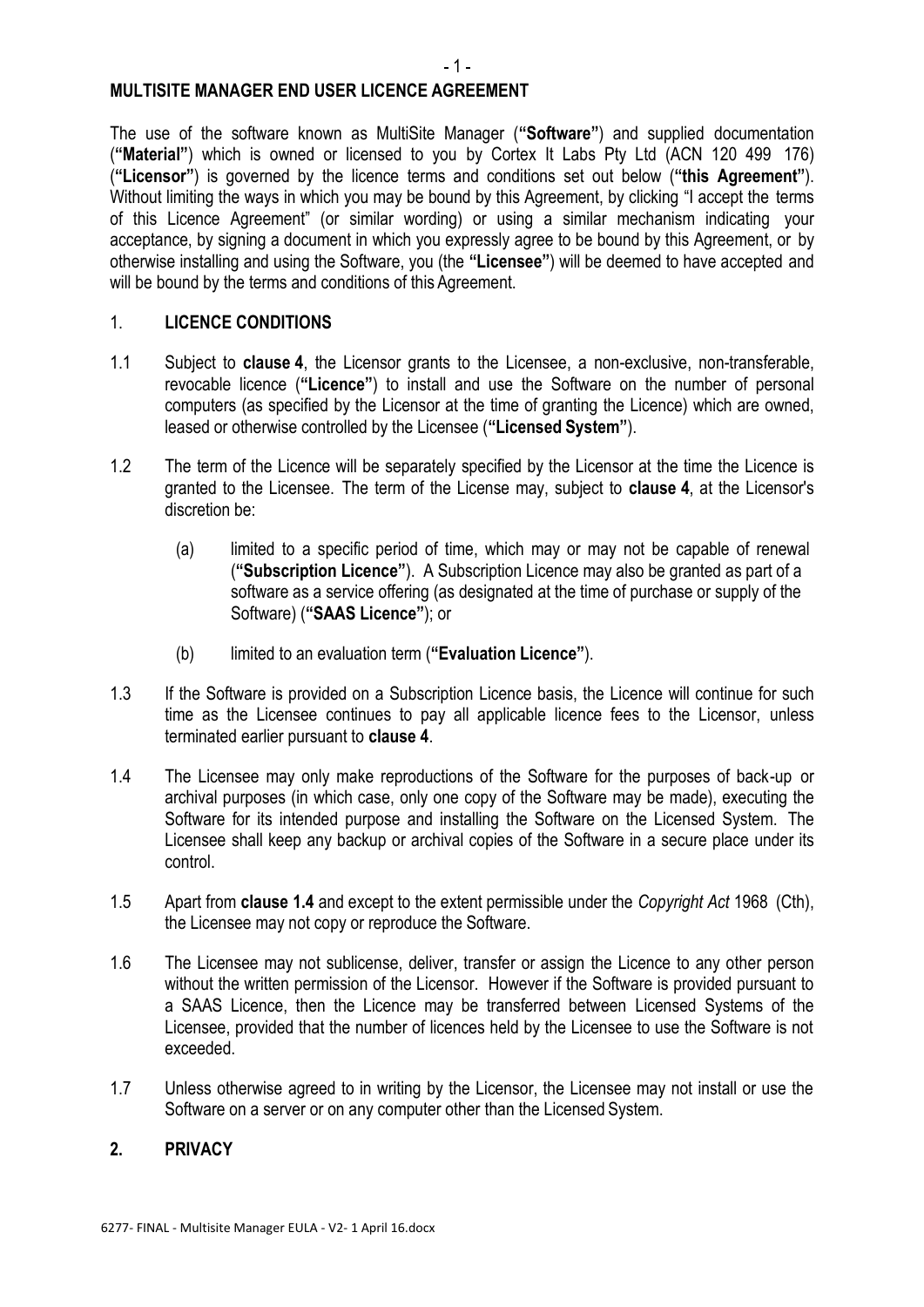The Licensor may from time to time collect personal information about the Licensee or its users of the Software. All personal information collected by the Licensor will be managed in accordance with its privacy policy which may be viewed here <https://www.backupassist.com/legal/backupassist-privacy-policy.html>

### 3. **EVALUATION LICENCE**

- 3.1 If the Software is provided on an Evaluation Licence basis, this Licence commences on the date that the Software is installed and expires at the end of the evaluation period specified by the Licensor at the time of installation (**"Evaluation Term"**).
- 3.2 The Licensor may at its discretion, limit the functionality of the Software and/or restrict access to certain functionality of the Software during the Evaluation Term.
- <span id="page-1-1"></span>3.3 The Licensee may purchase a Subscription Licence for the Software and unlock its full functionality at any time by visiting [www.backupassist.com o](http://www.backupassist.com/)r via the purchase functionality contained in the Software. Upon expiry of the Evaluation Term, the Licensor may offer the Licensee the option to purchase a Subscription Licence of the Software, subject to payment of all applicable fees specified by the Licensor.
- 3.4 This Licence terminates automatically without notice from the Licensor upon the expiration of the Evaluation Term, unless the Licensee elects to purchase a Subscription Licence of the Software pursuant to **clause [3.3](#page-1-1)**. Upon expiry or termination of the Evaluation Licence the Licensee must, without limitation, comply with its obligations under **clause [4.4](#page-1-2)**.

# <span id="page-1-0"></span>4. **TERMINATION**

- 4.1 This Agreement will automatically terminate upon the termination of the Licence.
- 4.2 This Agreement may be terminated by the Licensee by written notice to the Licensor and by the Licensee returning all copies of the Software and documentation.
- 4.3 This Agreement and the Licensee's rights under this Agreement may be terminated at any time by the Licensor on the provision of written notice to the Licensee if:
	- (a) the Licensee is in breach of this Agreement or a Third Party Licence (as that term is defined in **claus[e 10.1](#page-5-0)**);
	- (b) the Licensee becomes insolvent, bankrupt, is wound up, or has an administrator, liquidator or receiver appointed over it or its assets; or
	- (c) another agreement between the Licensee and the Licensor permits the Licensor to terminate this Agreement.
- <span id="page-1-2"></span>4.4 Upon the termination of this Agreement:
	- (a) the Licensee will cease using the Software and will immediately uninstall and delete the Software from the Licensed System;
	- (b) the Licensee will delete or destroy, or where specified by the Licensor, return to the Licensor, any Material supplied by the Licensor and any backup or archival copies of the Software or Materials;
	- (c) any licence keys for Software licensed to the Licensee will be immediately deactivated and destroyed by the Licensor; and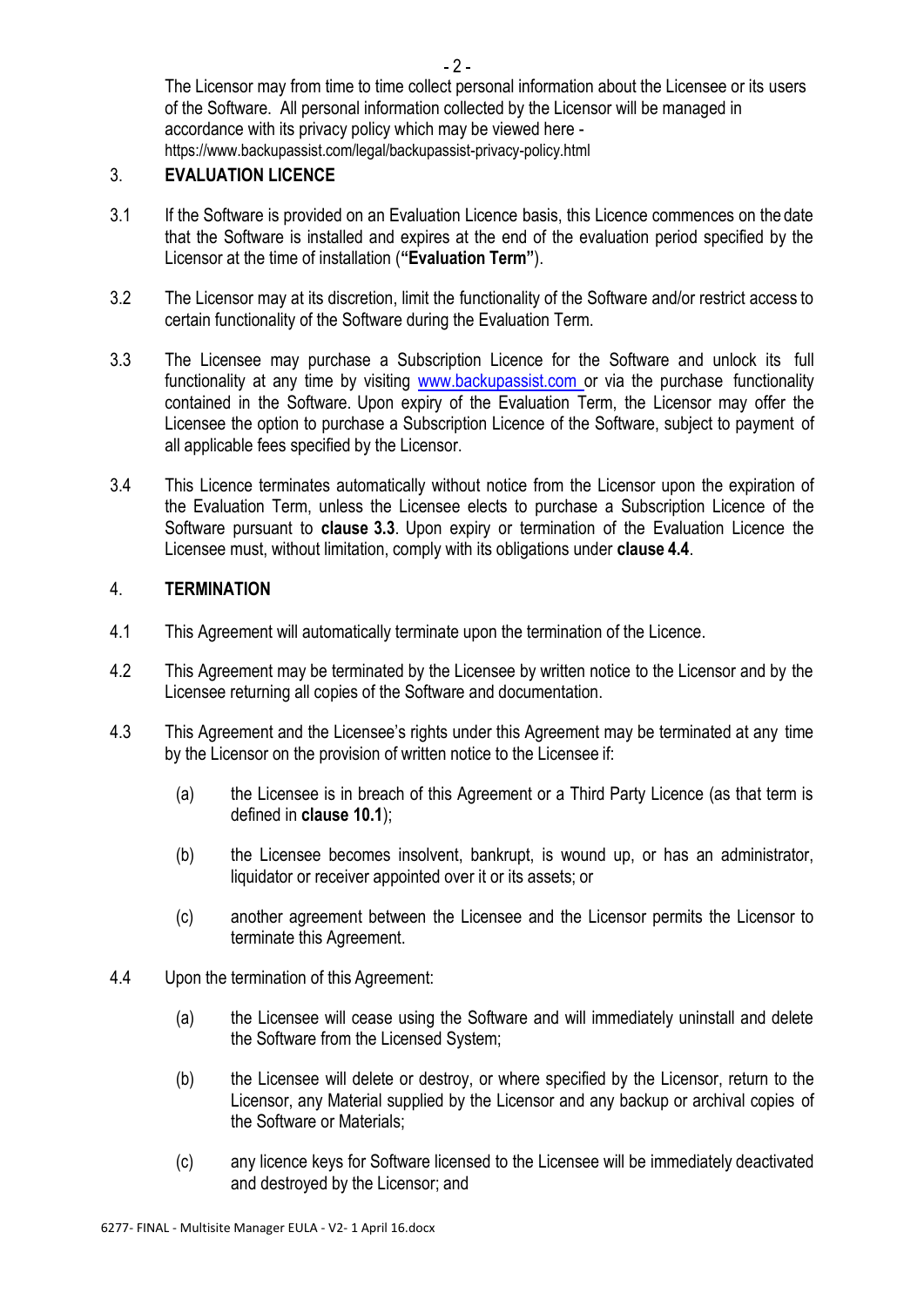- (d) nothing herein shall be construed to release either party from any obligation that arose prior to the effective date of such termination.
- 4.5 **Clauses [5.5, 7, 8, 9](#page-2-0)** and **[10,](#page-2-0)** of this Agreement will survive the termination of this Agreement.

### 5. **MULTI SITE FUNCTIONALITY**

- 5.1 The Software permits the Licensee to manage multiple installations of the BackupAssist Software (**"BackupAssist"**) which are used by the Licensee.
- 5.2 In order to remotely manage a BackupAssist installation, the Licensee, in respect of that installation (**"Active Client"**):
	- (a) must be running BackupAssist v8 or a later version of the Software;
	- (b) must have designated that Active Client, or a different Active Client, to act as a Site Controller (for more information on the Site Controller functionality, please visit [www.backupassist.com\)](http://www.backupassist.com/); and
	- (c) together with the purchase of the licence to use BackupAssist, the Licensee must have purchased a "BackupCare" or "Upgrade Protection" subscription from the Licensor, or alternatively have purchased a SAAS Licence (**"Support Subscription"**) for the Active Client. If the Support Subscription for a Site Controller or Active Client expires, then the Licensor may in its discretion, limit the ability or functionality of the Software to remotely manage that particular Site Controller or Active Client.
- 5.3 The Software will communicate with each Site Controller operated by the Licensee, which will in turn allow the Software to remotely manage each Active Client. The actual functionality offered by the Software (including in relation to remotely managing Active Clients) will be as specified by the Licensor from time to time.
- 5.4 If a Subscription Licence is purchased for the Software, and if that Subscription Licence expires and is not renewed, then the remote management functionality of the Software may be disabled or limited by the Licensor until such time as a new licence is purchased, or a renewal of the Subscription Licence occurs. The Licensor may permit backups to continue to be stored by the Software which are received from Active Clients.
- <span id="page-2-0"></span>5.5 The Licensee acknowledges and agrees that in using the Software, and by allowing the Software to interoperate with an Active Client or Site Controller, that:
	- (a) data may be transferred over the internet or other network between the Software each Active Client and each Site Controller;
	- (b) the transfer of data may not be secure;
	- (c) allowing that transfer of data may open up communication ports on the Licensed System or an Active Client or Site Controller which may not be secure, and which may result in the security of their Licensed System, and computer systems generally, being compromised; and
	- (d) the Licensee is at all times responsible for its own software security and the security of its data. The Licensor is not liable or responsible for protecting the security of the data transferred, the Licensed System, the Licensee's computer systems and applications generally, any Site Controller or Active Client, or for any loss, cost, expense or damage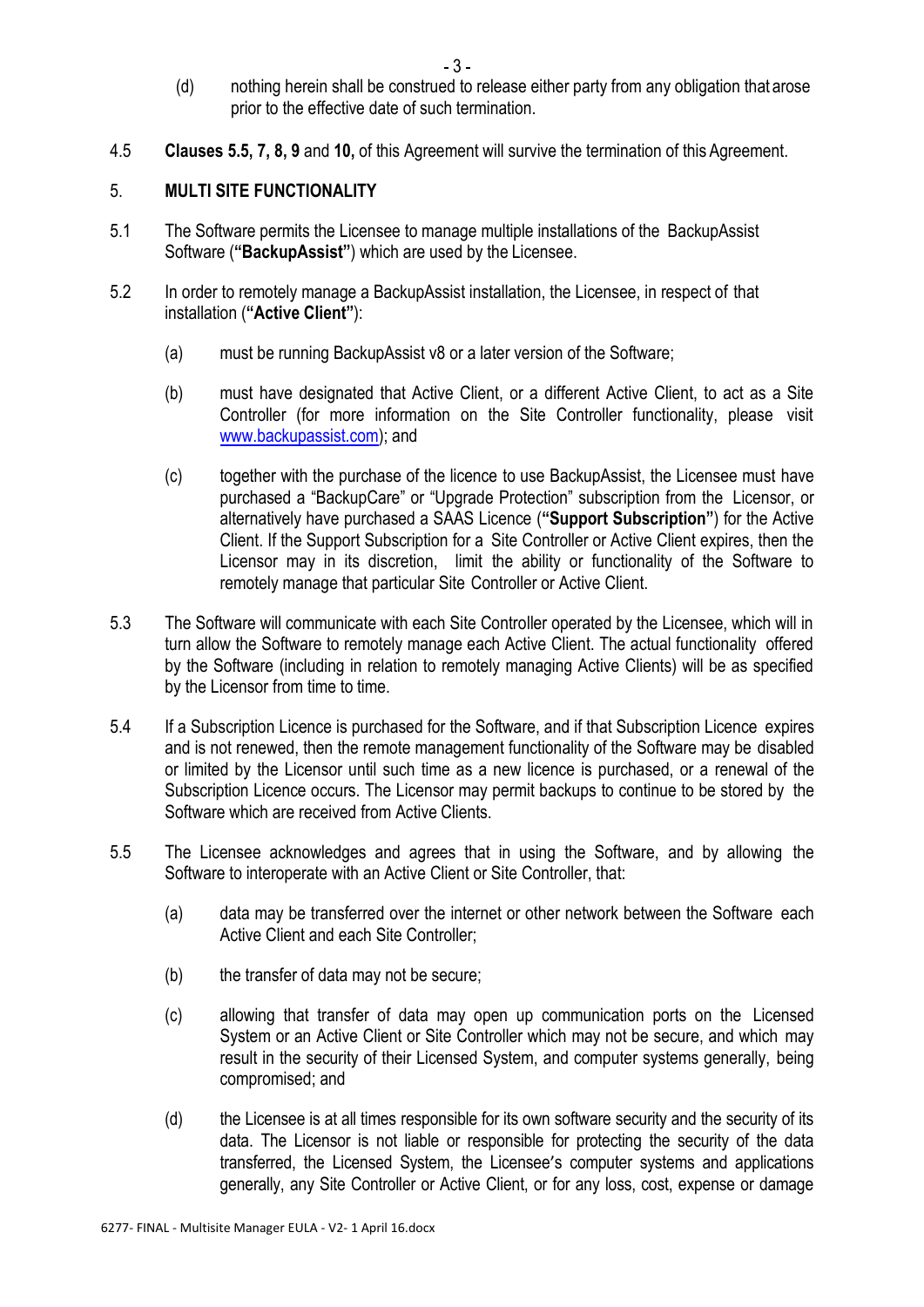suffered by the Licensee as a result of any unauthorised access or use of any of the forgoing.

### 6. **UPDATES, UPGRADES AND SUPPORT**

- 6.1 Subject to **clause [6.2,](#page-3-0)** the Licensor is under no obligation to provide updates, upgrades or new releases for the Software (**"Upgrades"**) or software maintenance and support for the Software (**"Support")**.
- <span id="page-3-0"></span>6.2 The Licensor will only provide Upgrades and Support to the Licensee, if the Licensee has purchased the right to receive Upgrades and Support from the Licensor, which may include, without limitation, via the purchase of a Subscription Licence. If the Licensee does purchase Upgrades and/or Support from the Licensor, then the terms of providing those Upgrades and Support will be separately specified by the Licensor or its resellers at the time of purchase.
- 6.3 This Agreement will, unless specified by the Licensor to the contrary in writing, apply to all Upgrades supplied by the Licensor to the Licensee (and a reference to the "Software" will be deemed to include a reference to each Upgrade which the Licensor supplies to the Licensee).

### 7. **LIMITATION AND IMPLIED TERMS**

- 7.1 The Licensee acknowledges that the Licensor has made no warranties that the Software is error free or will operate on the Licensed System.
- 7.2 The Licensee acknowledges that the Licensor has not made and will not make any express or implied warranties in relation to the Software or any other goods or services provided by the Licensor under this Agreement, other than those warranties expressly contained in this Agreement. Subject to **clauses [7.5](#page-3-1)** or **[7.6,](#page-4-0)** any term that would be implied into this Agreement, including without limitation any condition or warranty, is hereby excluded.
- 7.3 Subject to **clauses [7.5](#page-3-1)** or **[7.6,](#page-4-0)** the Licensee agrees that the Licensor will not be liable in respect of any claim by the Licensee (whether contractual, tortious, statutory or otherwise) for any direct, special, incidental, indirect or consequential damages or injury including, but not limited to, any loss of profits, contracts, revenue or data arising out of or in connection with the provision of the Software or the provision of any other goods or services under this Agreement and whether as a result of any breach or default, by the Licensor.
- 7.4 The maximum liability of the Licensor under this Agreement for any and all breaches of this Agreement, and for any negligence in relation to this Agreement, will not exceed the lesser of:
	- (a) the purchase price paid for the Software by the Licensee; or
	- (b) AUD \$10.
- <span id="page-3-1"></span>7.5 If the *Competition and Consumer Act 2010* (Cth) (or analogous legislation) applies to this Agreement and permits the limitation of liability for breach of warranty implied by statute, the liability of the Licensor is limited, at the option of the Licensor, to:
	- (a) in the case of goods, any one or more of the following:
		- (i) the replacement of the goods or the supply of equivalent goods;
		- (ii) the repair of the goods;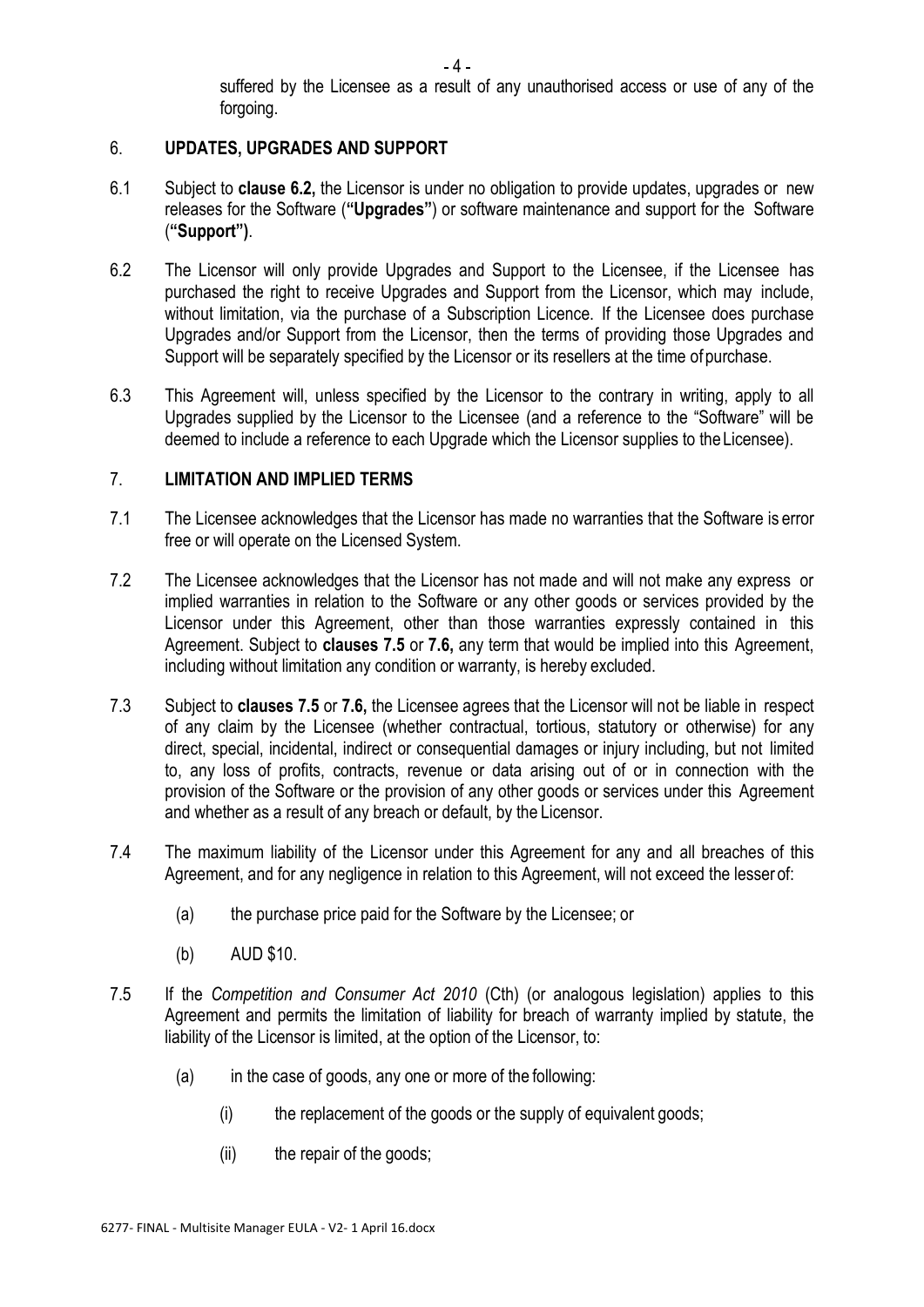$-5 -$ 

- (iii) the payment of the cost of replacing the goods or of acquiring equivalent goods; or
- (iv) the payment of the cost of having the goods repaired; and
- (b) in the case of services:
	- (i) the supplying of the services again; or
	- (ii) the payment of the cost of having the services supplied again.
- <span id="page-4-0"></span>7.6 Any of the terms and conditions of this Agreement which limit or exclude any term, condition or warranty, express or implied, or the liability of the Licensor will apply to the extent permitted by law and will not be construed as excluding, qualifying or limiting the Licensee's statutory rights or remedies arising by virtue of the breach of any implied term of this Agreement where such exclusion, qualification or limitation would be prohibited by legislation.
- 7.7 The Licensor provides the following notice as required by the Australian Consumer Law (which may apply to the Licensee if the Licensee is a "consumer" under the *Competition and Consumer Act 2010*):

*Our goods come with guarantees that cannot be excluded under the Australian Consumer Law. You are entitled to a replacement or refund for a major failure and compensation for any other reasonably foreseeable loss or damage. You are also entitled to have the goods repaired or replaced if the goods fail to be of acceptable quality and the failure does not amount to a major failure.*

- 7.8 The Licensee indemnifies the Licensor, its agents, officers and employees against any loss, cost, expense or damage (including legal costs on a full indemnity basis) which is suffered or incurred by the Licensor, its agents, officers or employees as a direct or indirect result of:
	- (a) any breach of this Agreement by the Licensee; or
	- (b) any action, claim, demand or proceedings instituted against the Licensor as a result of the use of the Software by the Licensee.

# 8. **INTELLECTUAL PROPERTY AND DISASSEMBLY**

- 8.1 The Licensor retains ownership of the Software and Material and all rights in copyright, moral rights, inventions (including patents), trademarks, designs, circuit layouts (whether or not registered or registrable) which subsist in the Software and Material at all times. Apart from the Licence granted herein, all such rights are reserved by the Licensor.
- 8.2 The Licensee agrees that it will use the same degree of effort that it uses to protect its own proprietary information to maintain possession and confidentiality of the Software and Material, and to protect the copyrights, and all related technical information, data and materials supplied to the Licensee by the Licensor.
- 8.3 Subject to the Licensee's rights arising under the *Copyright Act* 1968 (Cth), the Licensee will not modify, disassemble or reverse engineer the Software in any way without receiving written permission from the Licensor to do so.

# 9. **EXPORT LAWS**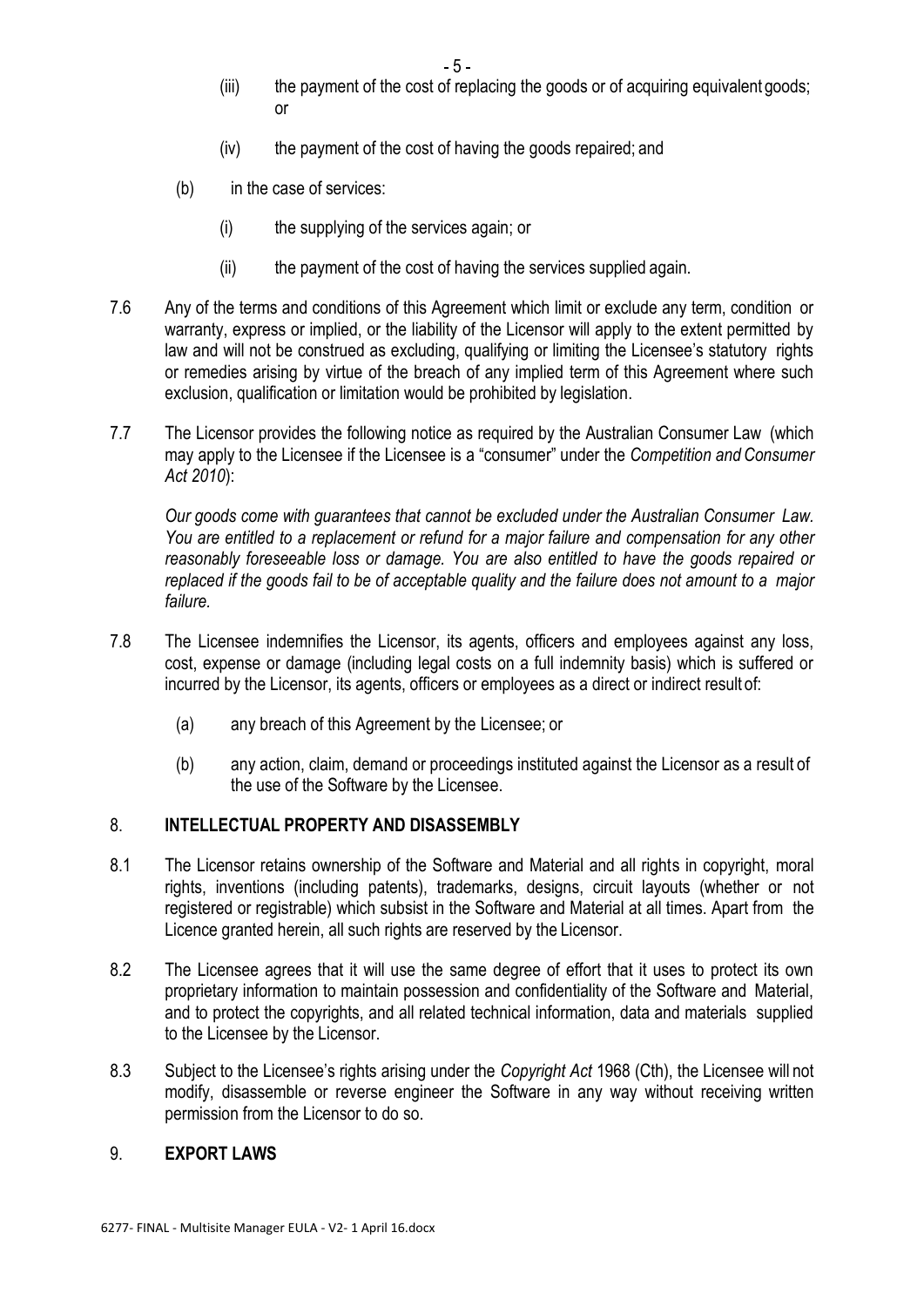- 9.1 The Licensor, its employees and its agents may be subject to export control laws of Australia, the United States or other jurisdictions that prohibit or restrict transactions with certain parties, and the type and level of technologies and services that may be exported (**"Export Laws"**). The Licensee agrees to comply fully with all such laws and regulations of Australia, the United States and other countries to assure that neither the Software, nor any direct products thereof are exported, directly or indirectly, in violation of Export Laws, or are used for any purpose prohibited by Export Laws, including, without limitation, nuclear, chemical, or biological weapons proliferation.
- 9.2 The Software nor underlying information or technology may be downloaded or otherwise exported or re-exported into (or to a national or resident of) Cuba, North Korea, Iran, Sudan, Syria or any other country to which Australia or the United States has embargoed goods; or to anyone on the U.S. Treasury Department's List of Specially Designated Nationals or the U.S. Commerce Department's Denied Persons List, Unverified List, Entity List, Non-proliferation Sanctions or General Orders, or similar lists or orders in Australia or other jurisdictions. By downloading or using the Software, the Licensee is agreeing to the foregoing and it is representing and warranting that it is not located in, under the control of, or a national or resident of any such country or on any such list, and that it acknowledges that it is responsible to obtain any necessary Australian or United States government authorisation to ensure compliance with such laws.

# 10. **COMPLIANCE WITH THIRD PARTY LICENCES**

- <span id="page-5-0"></span>10.1 The Software incorporates components licensed to the Licensor by third parties, which may be subject to their own End User Licence Agreements (**"Third Party Licences"**).
- 10.2 The Licensee agrees that the use of the Software, in addition to this Agreement, will be governed by any terms and conditions specified by any Third Party Licence that applies to the Software, including but not limited to those appended to this Agreement.
- 10.3 The Licensee agrees to be bound by and observe all terms and conditions of any Third Party Licence and acknowledges that any breach of a Third Party Licence will entitle the Licensor to terminate the Licence and exercise its rights under **clause [4](#page-1-0)**.

### 11. **AMENDING THIS AGREEMENT**

- 11.1 The Licensor may amend any of the terms of this Agreement by providing written notice to the Licensee of such amendments and/or displaying such amendments or an amended copy of this Agreement to the Licensee during its installation and/or execution of the Software. Without limiting the methods by which the Licensee may accept such amended terms, the Licensee acknowledges and agrees that its ongoing use of the Software after it is made aware of any amended terms to this Agreement will constitute its acceptance of such amended terms.
- 11.2 If the Licensee does not agree to any amendments made by the Licensor to the terms of this Agreement, then the Licensee must uninstall the Software from its Licensed System and cease any further use of the Software. In such circumstances, the Licensee may also contact theLicensor to determine if it is eligible for a refund or partial refund of any purchase price paid to the Licensor in respect of the Software (subject to any conditions which the Licensor may place in respect of paying such a refund).

# 12. **MISCELLANEOUS**

12.1 In the interpretation of this Agreement, unless the contrary intention appears: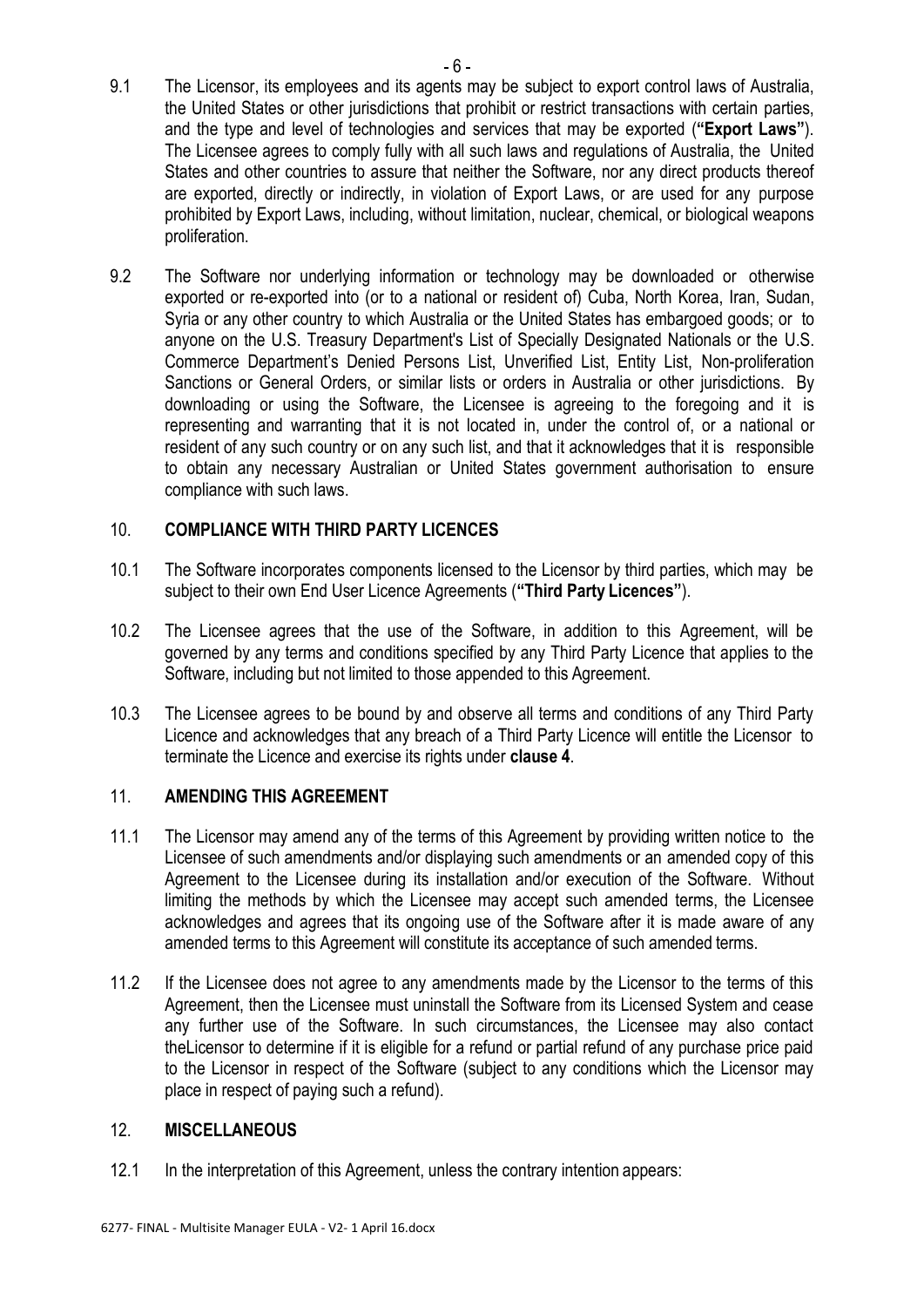- (a) a reference to this Agreement means a reference to an agreement between the Licensor and the Licensee on the terms and conditions of this document and includes an amendment or supplement to, or replacement or novation of this Agreement;
- (b) a reference to a person includes a reference to a corporation, firm, association or other entity, and vice versa;
- (c) the singular includes the plural and vice versa;
- (d) a reference to any gender includes a reference to all other genders;
- (e) a reference to any legislation or to any provision of any legislation includes a reference to any modification or re-enactment of or any provisions substituted for such legislation or provisions;
- (f) an agreement, representation or warranty made by two or more persons is made by them jointly and by each of them severally;
- (g) where an expression is defined, another part of speech or grammatical form of that expression has a corresponding meaning; and
- (h) headings are inserted for convenience only and do not affect the interpretation of this Agreement.
- 12.2 Unless otherwise requested in writing by the Licensee, the Licensor may use the Licensee's corporate identity (if applicable) as part of promoting the Software in the market place.
- 12.3 This Agreement supersedes all prior representations, arrangements, understandings and agreements between the parties relating to the subject matter of this Agreement and sets forth the entire and exclusive agreement and understanding between the parties relating to the subject matter of this Agreement.
- 12.4 A provision of or a right created under this Agreement may not be waived except in writing signed by the party or parties to be bound by the waiver. No single or partial exercise by any party of any right, power or remedy under this Agreement will preclude any other or further exercise of that or any other right, power or remedy. The rights, powers or remedies provided in this Agreement are cumulative with and not exclusive of any rights, powers or remedies provided independently of this Agreement.
- 12.5 If any provision of this Agreement is judged invalid or unenforceable for any reason whatsoever by a court of competent jurisdiction, such invalidity or unenforceability (unless deletion of such provision would materially adversely affect one of the parties) will not affect the operation or interpretation of any other provision of this Agreement to the intent that the invalid or unenforceable provision will be treated as severed from this Agreement.
- 12.6 The Licensor may assign, novate or otherwise transfer its rights and obligations that arise under this Agreement. The Licensee may not assign its rights or obligations that arise under this Agreement without the prior written consent of the Licensor (which may be withheld).
- 12.7 Each provision of this Agreement capable of having effect after termination and each representation and warranty made in this Agreement will survive the execution, delivery and termination of this Agreement and the performance of all obligations under this Agreement and will not merge on termination.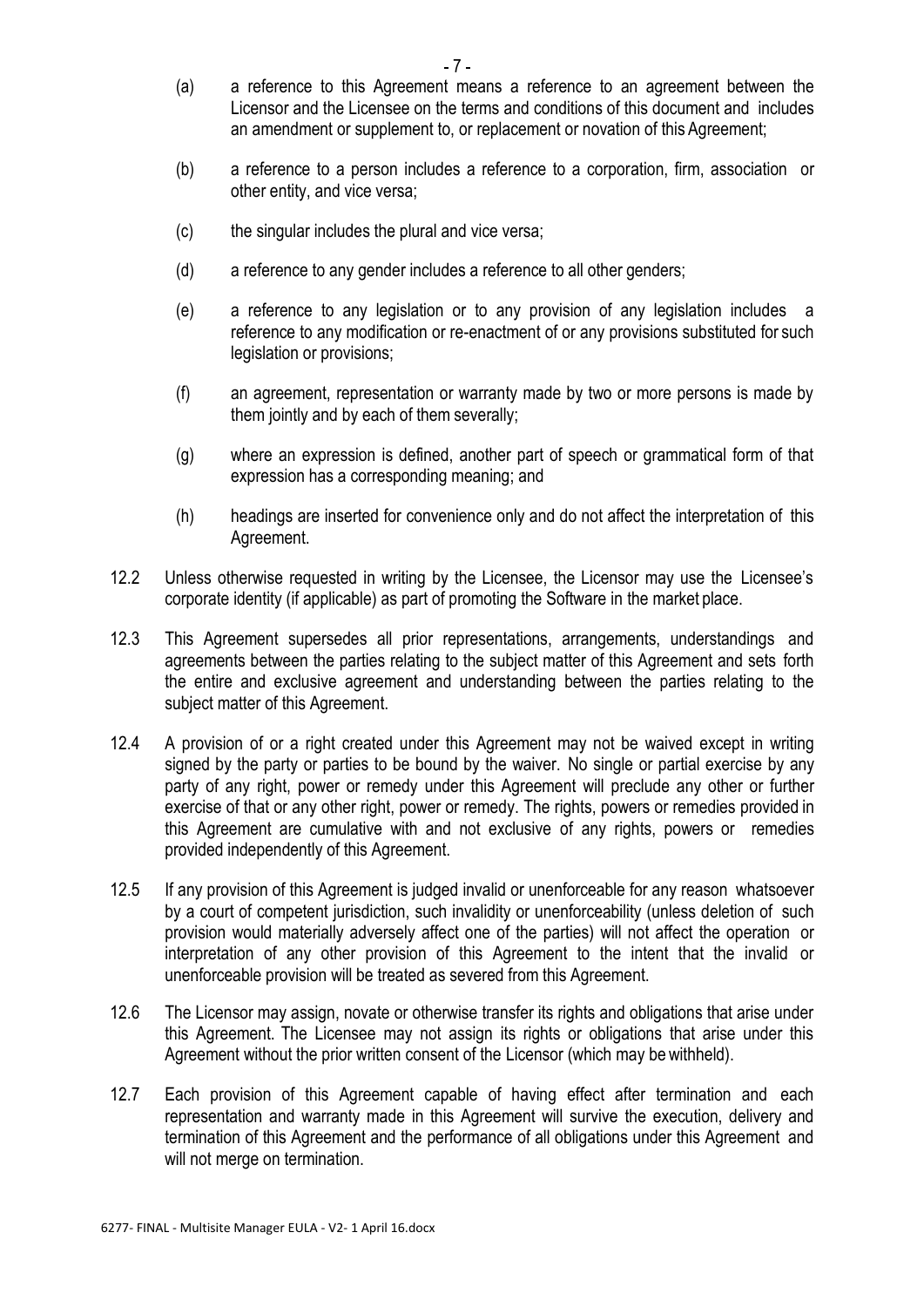- 12.8 The parties acknowledge and agree that no rule of construction applies to the disadvantage of a party because that party was responsible for the preparation of this Agreement or part of it.
- 12.9 This Agreement is governed by, and must be construed in accordance with, the laws of the State of Victoria Australia and the parties irrevocably submit to the exclusive jurisdiction of the courts of the State of Victoria, Australia.

------------------------------------------------------------------------------ *MultiSite Manager is also distributed with several self-contained utilities which are licensed under different terms and conditions. In compliance with distribution requirements, each utility and its license are detailed as follows.*

-------------------------------------------------------------------------------

# **ServiceStack is licensed under the following license**

Copyright (c) 2007-2013, Demis Bellot, ServiceStack. [http://www.servicestack.net](http://www.servicestack.net/) All rights reserved.

Redistribution and use in source and binary forms, with or without modification, are permitted provided that the following conditions are met:

- Redistributions of source code must retain the above copyright notice, this list of conditions and the following disclaimer.
- Redistributions in binary form must reproduce the above copyright notice, this list of conditions and the following disclaimer in the documentation and/or other materials provided with the distribution.
- Neither the name of the ServiceStack nor the names of its contributors may be used to endorse or promote products derived from this software without specific prior written permission.

THIS SOFTWARE IS PROVIDED BY THE COPYRIGHT HOLDERS AND CONTRIBUTORS "AS IS" AND ANY EXPRESS OR IMPLIED WARRANTIES, INCLUDING, BUT NOT LIMITED TO, THE IMPLIED WARRANTIES OF MERCHANTABILITY AND FITNESS FOR A PARTICULAR PURPOSE ARE DISCLAIMED. IN NO EVENT SHALL <COPYRIGHT HOLDER> BE LIABLE FOR ANY DIRECT, INDIRECT, INCIDENTAL, SPECIAL, EXEMPLARY, OR CONSEQUENTIAL DAMAGES (INCLUDING, BUT NOT LIMITED TO, PROCUREMENT OF SUBSTITUTE GOODS OR SERVICES; LOSS OF USE, DATA, OR PROFITS; OR BUSINESS INTERRUPTION) HOWEVER CAUSED AND ON ANY THEORY OF LIABILITY, WHETHER IN CONTRACT, STRICT LIABILITY, OR TORT (INCLUDING NEGLIGENCE OR OTHERWISE) ARISING IN ANY WAY OUT OF THE USE OF THIS SOFTWARE, EVEN IF ADVISED OF THE POSSIBILITY OF SUCH DAMAGE.

-------------------------------------------------------------------------------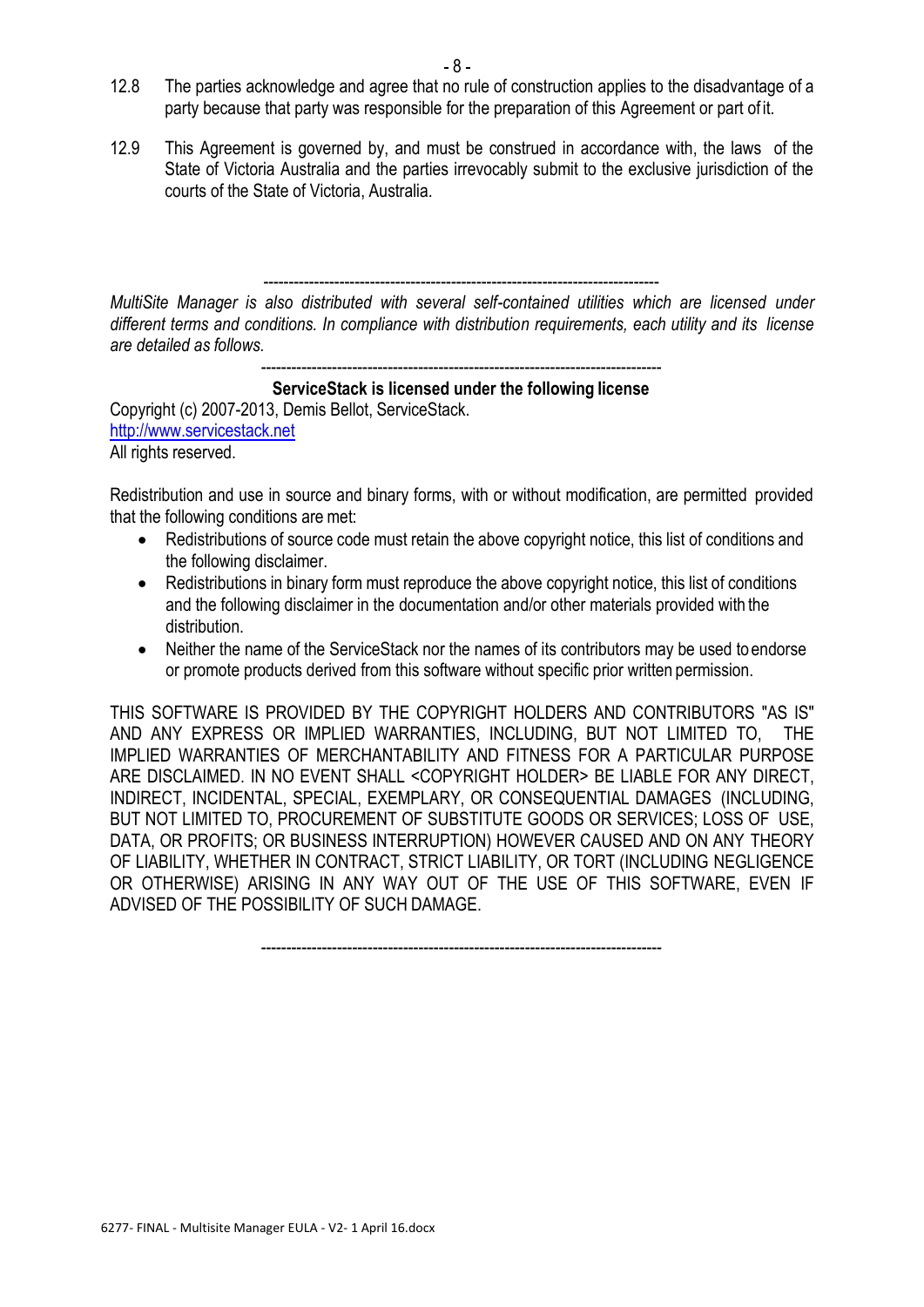## **jQuery by the jQuery Foundation is licensed under the MIT License**

The MIT License (MIT)

Copyright (c) 2014 jQuery Foundation

Permission is hereby granted, free of charge, to any person obtaining a copy of this software and associated documentation files (the "Software"), to deal in the Software without restriction, including without limitation therights to use, copy, modify, merge, publish, distribute, sublicense, and/or sell copies of the Software, and to permit persons to whom the Software is furnished to do so, subject to the following conditions:

The above copyright notice and this permission notice shall be included in all copies or substantial portions of the Software.

THE SOFTWARE IS PROVIDED "AS IS", WITHOUT WARRANTY OF ANY KIND, EXPRESS OR IMPLIED, INCLUDING BUT NOT LIMITED TO THE WARRANTIES OF MERCHANTABILITY, FITNESS FOR A PARTICULAR PURPOSE AND NONINFRINGEMENT. IN NO EVENT SHALL THE AUTHORS OR COPYRIGHT OLDERS BE LIABLE FOR ANY CLAIM, DAMAGES OR OTHER LIABILITY, WHETHER IN AN ACTION OF CONTRACT, TORT OR OTHERWISE, ARISING FROM, OUT OF OR IN CONNECTION WITH THE SOFTWARE OR THE USE OR OTHER DEALINGS IN THE SOFTWARE.

> ------------------------------------------------------------------------------- **Font Awesome CSS library by Dave Gandy is licensed under the MIT License**

The MIT License (MIT)

Copyright (c) 2014 **Dave Gandy**

Permission is hereby granted, free of charge, to any person obtaining a copy of this software and associated documentation files (the "Software"), to deal in the Software without restriction, including without limitation therights to use, copy, modify, merge, publish, distribute, sublicense, and/or sell copies of the Software, and to permit persons to whom the Software is furnished to do so, subject to the following conditions:

The above copyright notice and this permission notice shall be included in all copies or substantial portions of the Software.

THE SOFTWARE IS PROVIDED "AS IS", WITHOUT WARRANTY OF ANY KIND, EXPRESS OR IMPLIED, INCLUDING BUT NOT LIMITED TO THE WARRANTIES OF MERCHANTABILITY, FITNESS FOR A PARTICULAR PURPOSE AND NONINFRINGEMENT. IN NO EVENT SHALL THE AUTHORS OR COPYRIGHT OLDERS BE LIABLE FOR ANY CLAIM, DAMAGES OR OTHER LIABILITY, WHETHER IN AN ACTION OF CONTRACT, TORT OR OTHERWISE, ARISING FROM, OUT OF OR IN CONNECTION WITH THE SOFTWARE OR THE USE OR OTHER DEALINGS IN THESOFTWARE.